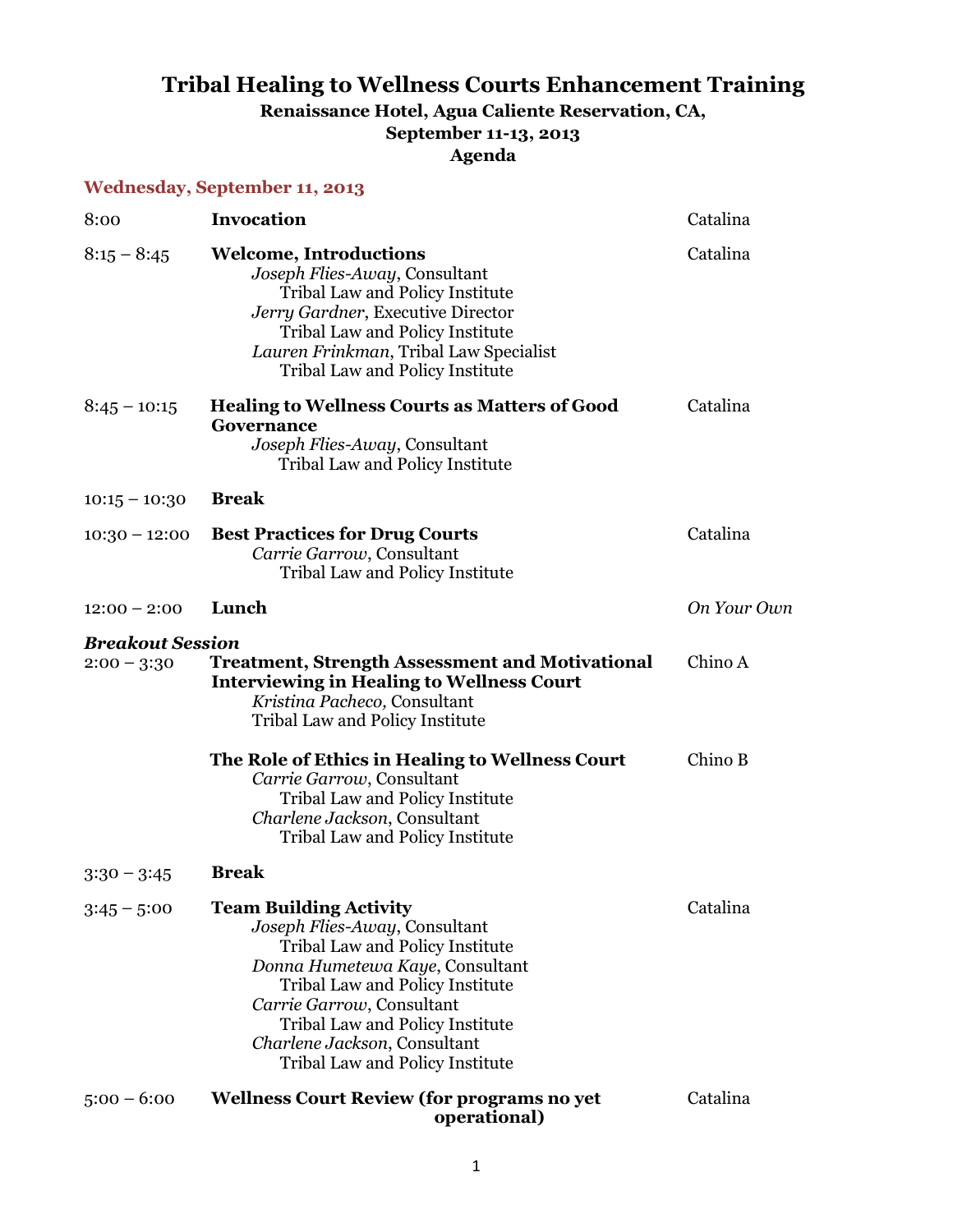## **Thursday, September 12, 2013**

| <b>Breakout Session</b>                    |                                                                                                                                                                                                                                                               |                                                                                  |
|--------------------------------------------|---------------------------------------------------------------------------------------------------------------------------------------------------------------------------------------------------------------------------------------------------------------|----------------------------------------------------------------------------------|
| $8:00 - 9:25$                              | Looking through the Fishbowl: Sanctions and<br><b>Incentives</b><br>Charlene Jackson, Consultant<br>Tribal Law and Policy Institute<br>Nancy Old Elk, Director<br>Crow Tribe Juvenile Healing to Wellness                                                     | Catalina                                                                         |
|                                            | <b>Tackling Methamphetamine in Healing to Wellness</b><br><b>Courts</b><br>Sarah Reckess, Senior Associate,<br>Tribal Justice Exchange, Center for Court Innovation                                                                                           | Mojave Learning Center                                                           |
| $9:30 - 10:45$                             | <b>Break-Outs by Role</b><br>Judges<br>Treatment<br>Case Managers/Coordinators<br>Law Enforcement/Supervision<br>Prosecutors<br>Defense Counsel                                                                                                               | Catalina<br>Mojave Learning Center<br>Pueblo A<br>Pueblo B<br>Chino A<br>Chino B |
| $10:45 - 11:00$                            | <b>Break</b>                                                                                                                                                                                                                                                  |                                                                                  |
| <b>Breakout Session</b><br>$11:00 - 12:30$ | <b>Judicial Interaction</b><br>Carrie Garrow, Consultant<br>Tribal Law and Policy Institute<br>Joe Flies-Away, Consultant<br>Tribal Law and Policy Institute<br>Charlene Jackson, Consultant<br>Tribal Law and Policy Institute                               | Catalina                                                                         |
|                                            | <b>Assessing Mental Health in Indian Country</b><br>Kristina Pacheco, Consultant<br>Tribal Law and Policy Institute                                                                                                                                           | Mojave Learning Center                                                           |
| $12:30 - 2:00$                             | Lunch                                                                                                                                                                                                                                                         | On Your Own                                                                      |
| <b>Breakout Session</b><br>$2:00 - 3:25$   | <b>Serving Your Target Population: Separate Courts and</b><br><b>Tracks</b>                                                                                                                                                                                   |                                                                                  |
|                                            | <b>Juvenile Wellness Court and Veterans Wellness</b><br>Court<br><i>Gregg Roth, Associate Director, Drug Court Programs</i><br><b>Center for Court Innovation</b><br>Sarah Reckess, Senior Associate,<br>Tribal Justice Exchange, Center for Court Innovation | Catalina                                                                         |
|                                            | <b>Family Wellness Court</b><br>Aaron Arnold, Director, Tribal Justice Exchange<br><b>Center for Court Innovation</b>                                                                                                                                         | Mojave Learning Center                                                           |